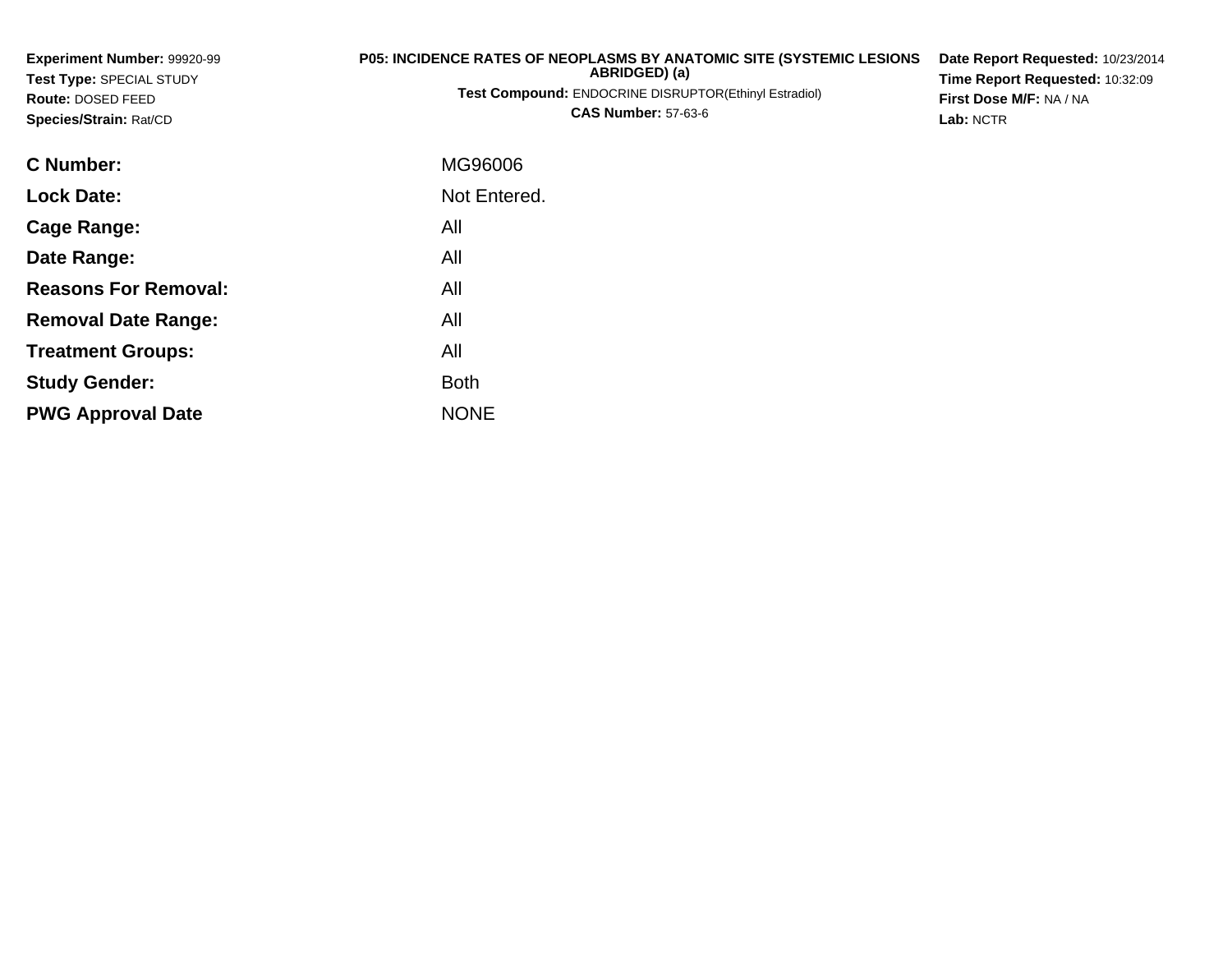| <b>Experiment Number: 99920-99</b><br>Test Type: SPECIAL STUDY<br>Route: DOSED FEED<br>Species/Strain: Rat/CD |                | P05: INCIDENCE RATES OF NEOPLASMS BY ANATOMIC SITE (SYSTEMIC LESIONS<br>Test Compound: ENDOCRINE DISRUPTOR(Ethinyl Estradiol) | Date Report Requested: 10/23/2014<br>Time Report Requested: 10:32:09<br>First Dose M/F: NA / NA<br>Lab: NCTR |                |                |               |                |               |  |
|---------------------------------------------------------------------------------------------------------------|----------------|-------------------------------------------------------------------------------------------------------------------------------|--------------------------------------------------------------------------------------------------------------|----------------|----------------|---------------|----------------|---------------|--|
| <b>CD Rat MALE</b>                                                                                            | F <sub>0</sub> | <b>CONTROL</b>                                                                                                                | F <sub>0</sub>                                                                                               | <b>2.0 PPB</b> | F <sub>0</sub> | <b>10 PPB</b> | F <sub>0</sub> | <b>50 PPB</b> |  |
| <b>Disposition Summary</b>                                                                                    |                |                                                                                                                               |                                                                                                              |                |                |               |                |               |  |
| <b>Animals Initially In Study</b><br><b>Early Deaths</b>                                                      |                | 25                                                                                                                            |                                                                                                              | 25             |                | 25            |                | 26            |  |
| <b>Natural Death</b><br><b>Survivors</b>                                                                      |                | 1                                                                                                                             |                                                                                                              |                |                |               |                | $\mathbf{1}$  |  |
| <b>Terminal Sacrifice</b><br><b>Animals Examined Microscopically</b>                                          |                | 24<br>25                                                                                                                      |                                                                                                              | 25<br>25       |                | 25<br>25      |                | 25<br>26      |  |
| ALIMENTARY SYSTEM                                                                                             |                |                                                                                                                               |                                                                                                              |                |                |               |                |               |  |
| Esophagus                                                                                                     |                | (1)                                                                                                                           |                                                                                                              | (0)            |                | (0)           |                | (1)           |  |
| Liver                                                                                                         |                | (24)                                                                                                                          |                                                                                                              | (1)            |                | (2)           |                | (25)          |  |
| Pancreas                                                                                                      |                | (1)                                                                                                                           |                                                                                                              | (0)            |                | (0)           |                | (0)           |  |
| CARDIOVASCULAR SYSTEM                                                                                         |                |                                                                                                                               |                                                                                                              |                |                |               |                |               |  |
| <b>Blood Vessel</b>                                                                                           |                | (1)                                                                                                                           |                                                                                                              | (0)            |                | (0)           |                | (1)           |  |
| Heart                                                                                                         |                | (1)                                                                                                                           |                                                                                                              | (0)            |                | (0)           |                | (1)           |  |
| <b>ENDOCRINE SYSTEM</b>                                                                                       |                |                                                                                                                               |                                                                                                              |                |                |               |                |               |  |
| <b>Adrenal Cortex</b>                                                                                         |                | (24)                                                                                                                          |                                                                                                              | (0)            |                | (0)           |                | (26)          |  |
| Adrenal Medulla                                                                                               |                | (23)                                                                                                                          |                                                                                                              | (0)            |                | (0)           |                | (26)          |  |
| <b>Pituitary Gland</b>                                                                                        |                | (24)                                                                                                                          |                                                                                                              | (0)            |                | (0)           |                | (25)          |  |
| <b>Thyroid Gland</b>                                                                                          |                | (24)                                                                                                                          |                                                                                                              | (0)            |                | (0)           |                | (25)          |  |
| <b>GENERAL BODY SYSTEM</b><br>None                                                                            |                |                                                                                                                               |                                                                                                              |                |                |               |                |               |  |
| <b>GENITAL SYSTEM</b>                                                                                         |                |                                                                                                                               |                                                                                                              |                |                |               |                |               |  |
| <b>Coagulating Gland</b>                                                                                      |                | (24)                                                                                                                          |                                                                                                              | (25)           |                | (25)          |                | (24)          |  |
| Epididymis                                                                                                    |                | (25)                                                                                                                          |                                                                                                              | (25)           |                | (25)          |                | (26)          |  |
| <b>Preputial Gland</b>                                                                                        |                | (0)                                                                                                                           |                                                                                                              | (2)            |                | (3)           |                | (2)           |  |
| Prostate, Dorsal/Lateral Lobe                                                                                 |                | (5)                                                                                                                           |                                                                                                              | (5)            |                | (8)           |                | (9)           |  |

b - Primary tumors: all tumors except metastatic tumors

**Experiment Number:** 99920-99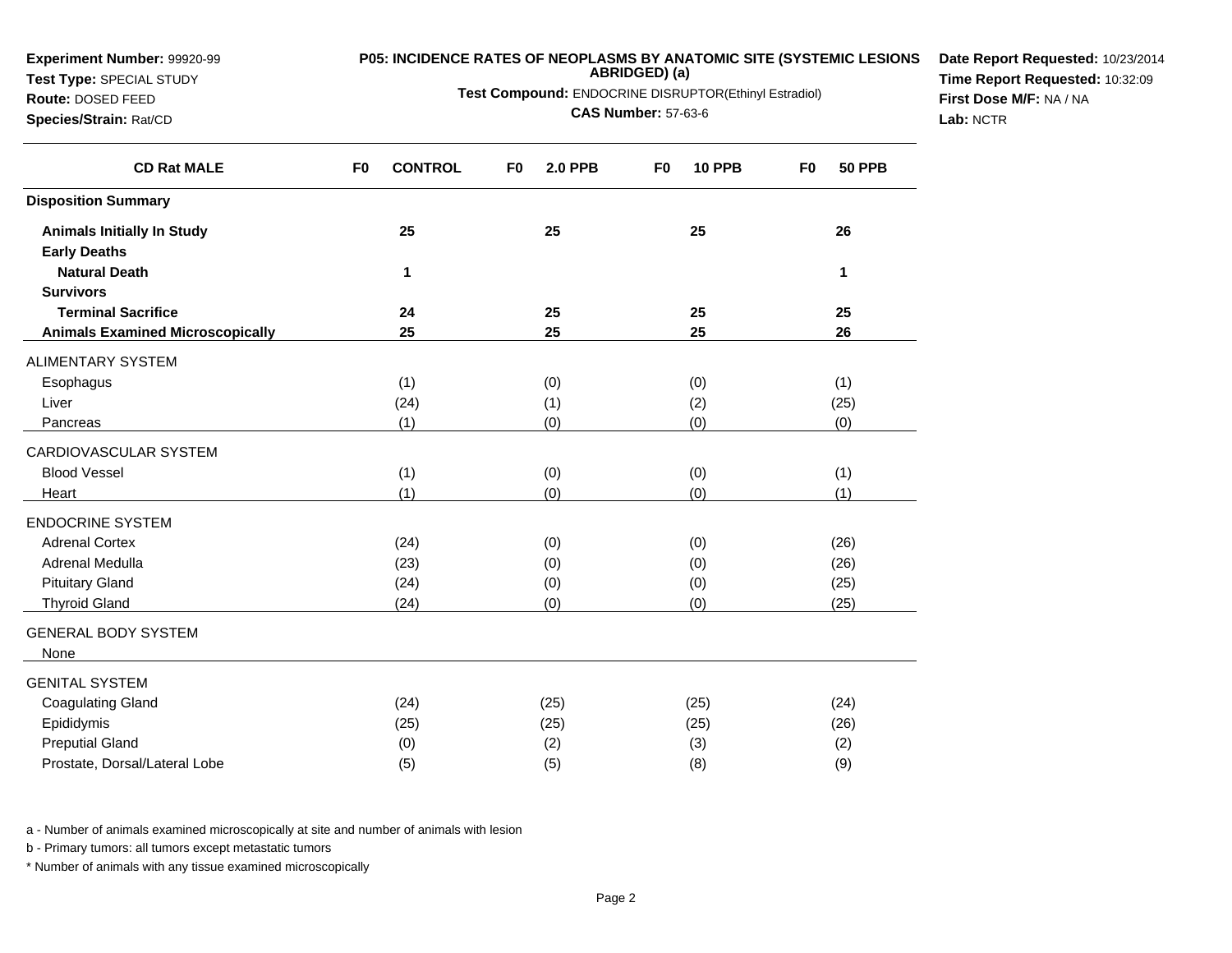**Experiment Number:** 99920-99

## **Test Type:** SPECIAL STUDY

## **Route:** DOSED FEED**Species/Strain:** Rat/CD

 $\overline{\phantom{0}}$ 

**P05: INCIDENCE RATES OF NEOPLASMS BY ANATOMIC SITE (SYSTEMIC LESIONSABRIDGED) (a)**

**Test Compound:** ENDOCRINE DISRUPTOR(Ethinyl Estradiol)

**CAS Number:** 57-63-6

**Date Report Requested:** 10/23/2014**Time Report Requested:** 10:32:09**First Dose M/F:** NA / NA**Lab:** NCTR

| <b>CD Rat MALE</b>            | <b>CONTROL</b><br>F <sub>0</sub> | F <sub>0</sub><br><b>2.0 PPB</b> | F <sub>0</sub><br><b>10 PPB</b> | <b>50 PPB</b><br>F <sub>0</sub> |
|-------------------------------|----------------------------------|----------------------------------|---------------------------------|---------------------------------|
| Prostate, Dorsal/lateral Lobe | (19)                             | (20)                             | (17)                            | (17)                            |
| Prostate, Ventral Lobe        | (24)                             | (25)                             | (25)                            | (26)                            |
| <b>Rete Testes</b>            | (25)                             | (23)                             | (24)                            | (25)                            |
| <b>Seminal Vesicle</b>        | (24)                             | (25)                             | (25)                            | (25)                            |
| <b>Testes</b>                 | (25)                             | (25)                             | (25)                            | (26)                            |
| <b>HEMATOPOIETIC SYSTEM</b>   |                                  |                                  |                                 |                                 |
| <b>Bone Marrow</b>            | (24)                             | (0)                              | (0)                             | (25)                            |
| Spleen                        | (24)                             | (0)                              | (0)                             | (25)                            |
| Thymus                        | (24)                             | (0)                              | (0)                             | (25)                            |
| <b>INTEGUMENTARY SYSTEM</b>   |                                  |                                  |                                 |                                 |
| Mammary Gland                 | (24)                             | (24)                             | (25)                            | (25)                            |
| Skin                          | (1)                              | (1)                              | (0)                             | (1)                             |
| MUSCULOSKELETAL SYSTEM        |                                  |                                  |                                 |                                 |
| <b>Bone</b>                   | (25)                             | (0)                              | (0)                             | (26)                            |
| NERVOUS SYSTEM                |                                  |                                  |                                 |                                 |
| <b>Brain</b>                  | (1)                              | (0)                              | (0)                             | (1)                             |
| Spinal Cord                   | (1)                              | (0)                              | (0)                             | (0)                             |
| RESPIRATORY SYSTEM            |                                  |                                  |                                 |                                 |
| Lung                          | (1)                              | (0)                              | (0)                             | (1)                             |
| Trachea                       | (0)                              | (0)                              | (0)                             | (1)                             |
| SPECIAL SENSES SYSTEM         |                                  |                                  |                                 |                                 |
| Eye                           | (1)                              | (0)                              | (0)                             | (0)                             |
| URINARY SYSTEM                |                                  |                                  |                                 |                                 |
| Kidney                        | (24)                             | (4)                              | (0)                             | (25)                            |
| <b>Urinary Bladder</b>        | (1)                              | (0)                              | (0)                             | (1)                             |

a - Number of animals examined microscopically at site and number of animals with lesion

b - Primary tumors: all tumors except metastatic tumors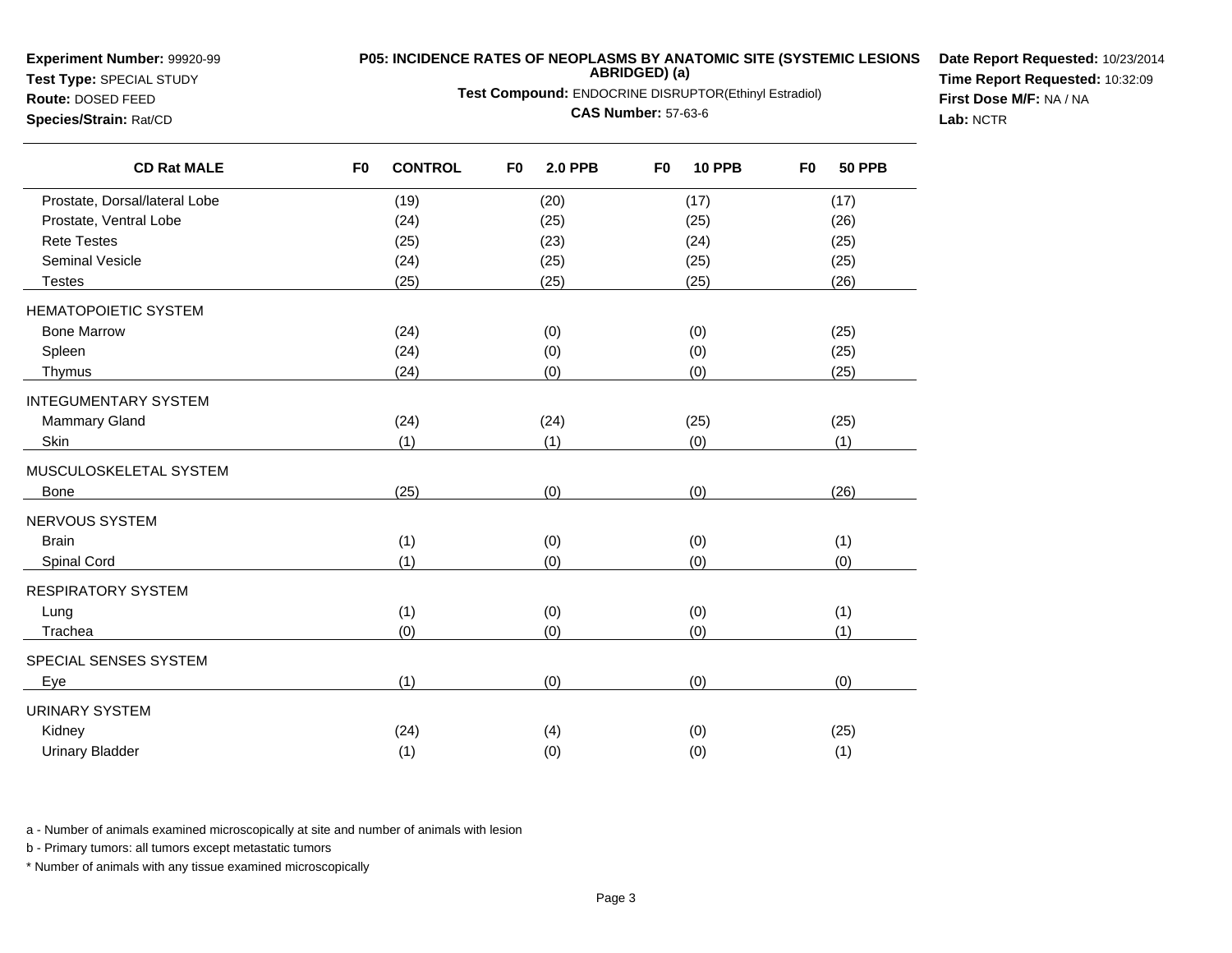| <b>Experiment Number: 99920-99</b> | <b>P05: INCIDENCE RATES OF NEOPLASMS BY ANATOMIC SITE (SYSTEMIC LESIONS)</b> |                       |                |     |               |     |               | Date Report Requested: 10/23/2014 |  |
|------------------------------------|------------------------------------------------------------------------------|-----------------------|----------------|-----|---------------|-----|---------------|-----------------------------------|--|
| Test Type: SPECIAL STUDY           | ABRIDGED) (a)                                                                |                       |                |     |               |     |               | Time Report Requested: 10:32:10   |  |
| <b>Route: DOSED FEED</b>           | Test Compound: ENDOCRINE DISRUPTOR(Ethinyl Estradiol)                        |                       |                |     |               |     |               | <b>First Dose M/F: NA / NA</b>    |  |
| Species/Strain: Rat/CD             | <b>CAS Number: 57-63-6</b>                                                   |                       |                |     |               |     |               | Lab: NCTR                         |  |
| <b>CD Rat MALE</b>                 | F0                                                                           | <b>CONTROL</b><br>F0. | <b>2.0 PPB</b> | F0. | <b>10 PPB</b> | F0. | <b>50 PPB</b> |                                   |  |

b - Primary tumors: all tumors except metastatic tumors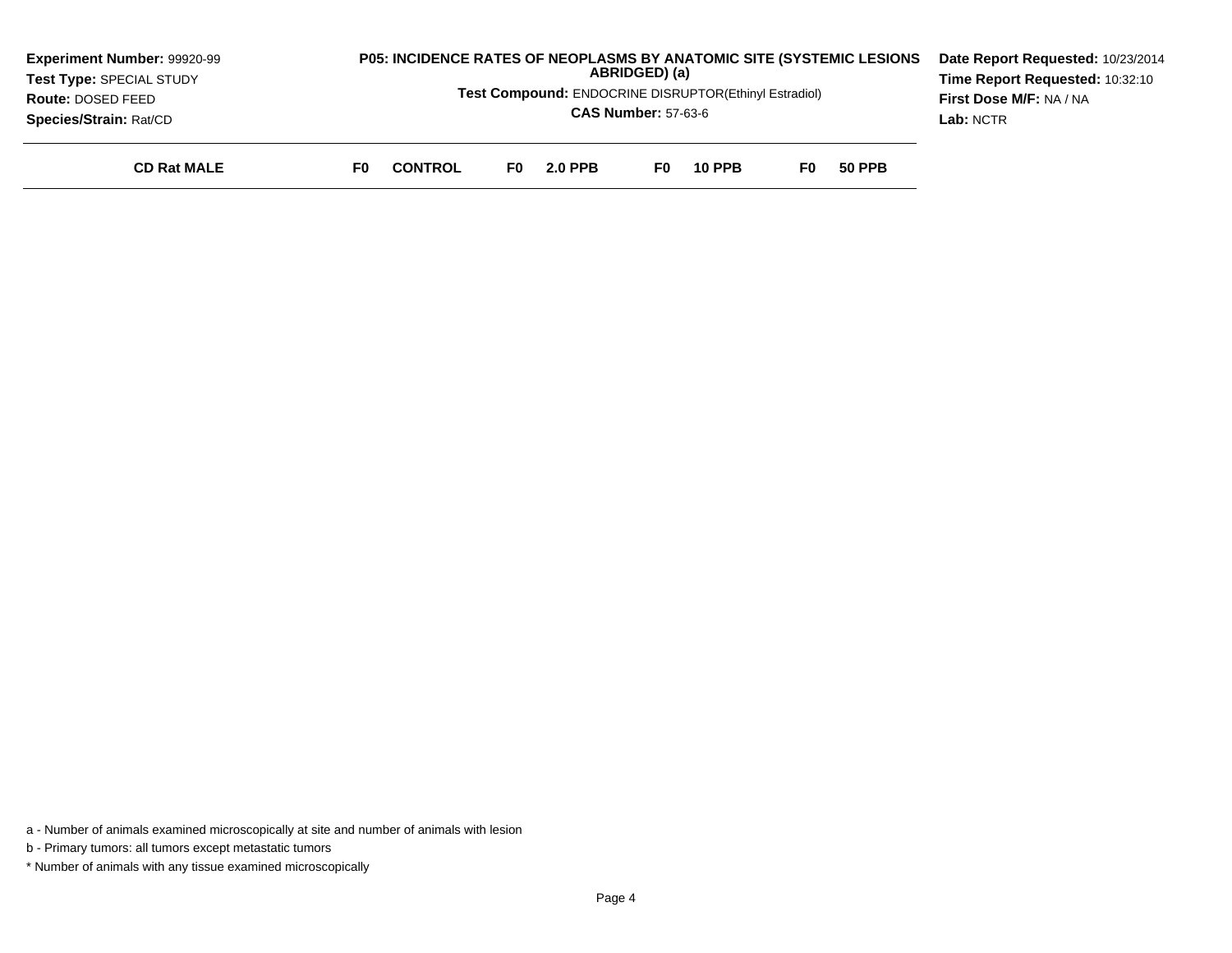| Experiment Number: 99920-99<br><b>Test Type: SPECIAL STUDY</b><br>Route: DOSED FEED<br>Species/Strain: Rat/CD |    | P05: INCIDENCE RATES OF NEOPLASMS BY ANATOMIC SITE (SYSTEMIC LESIONS<br>Test Compound: ENDOCRINE DISRUPTOR(Ethinyl Estradiol) | Date Report Requested: 10/23/2014<br>Time Report Requested: 10:32:10<br>First Dose M/F: NA / NA<br>Lab: NCTR |                |     |               |    |               |  |
|---------------------------------------------------------------------------------------------------------------|----|-------------------------------------------------------------------------------------------------------------------------------|--------------------------------------------------------------------------------------------------------------|----------------|-----|---------------|----|---------------|--|
| <b>CD Rat MALE</b>                                                                                            | F0 | <b>CONTROL</b>                                                                                                                | F0.                                                                                                          | <b>2.0 PPB</b> | F0. | <b>10 PPB</b> | F0 | <b>50 PPB</b> |  |
| <b>Tumor Summary for MALE</b>                                                                                 |    |                                                                                                                               |                                                                                                              |                |     |               |    |               |  |
| <b>Total Animals with Primary Neoplasms (b)</b><br><b>Total Primary Neoplasms</b>                             |    |                                                                                                                               |                                                                                                              |                |     |               |    |               |  |
| <b>Total Animals with Benign Neoplasms</b><br><b>Total Benign Neoplasms</b>                                   |    |                                                                                                                               |                                                                                                              |                |     |               |    |               |  |
| <b>Total Animals with Malignant Neoplasms</b><br><b>Total Malignant Neoplasms</b>                             |    |                                                                                                                               |                                                                                                              |                |     |               |    |               |  |
| <b>Total Animals with Metastatic Neoplasms</b><br><b>Total Metastatic Neoplasms</b>                           |    |                                                                                                                               |                                                                                                              |                |     |               |    |               |  |
| <b>Total Animals with Malignant Neoplasms</b><br><b>Uncertain Primary Site</b>                                |    |                                                                                                                               |                                                                                                              |                |     |               |    |               |  |
| Total Animals with Neoplasms Uncertain -<br><b>Benign or Malignant</b>                                        |    |                                                                                                                               |                                                                                                              |                |     |               |    |               |  |
| <b>Total Uncertain Neoplasms</b>                                                                              |    |                                                                                                                               |                                                                                                              |                |     |               |    |               |  |

\*\*\*END OF MALE DATA\*\*\*

a - Number of animals examined microscopically at site and number of animals with lesion

b - Primary tumors: all tumors except metastatic tumors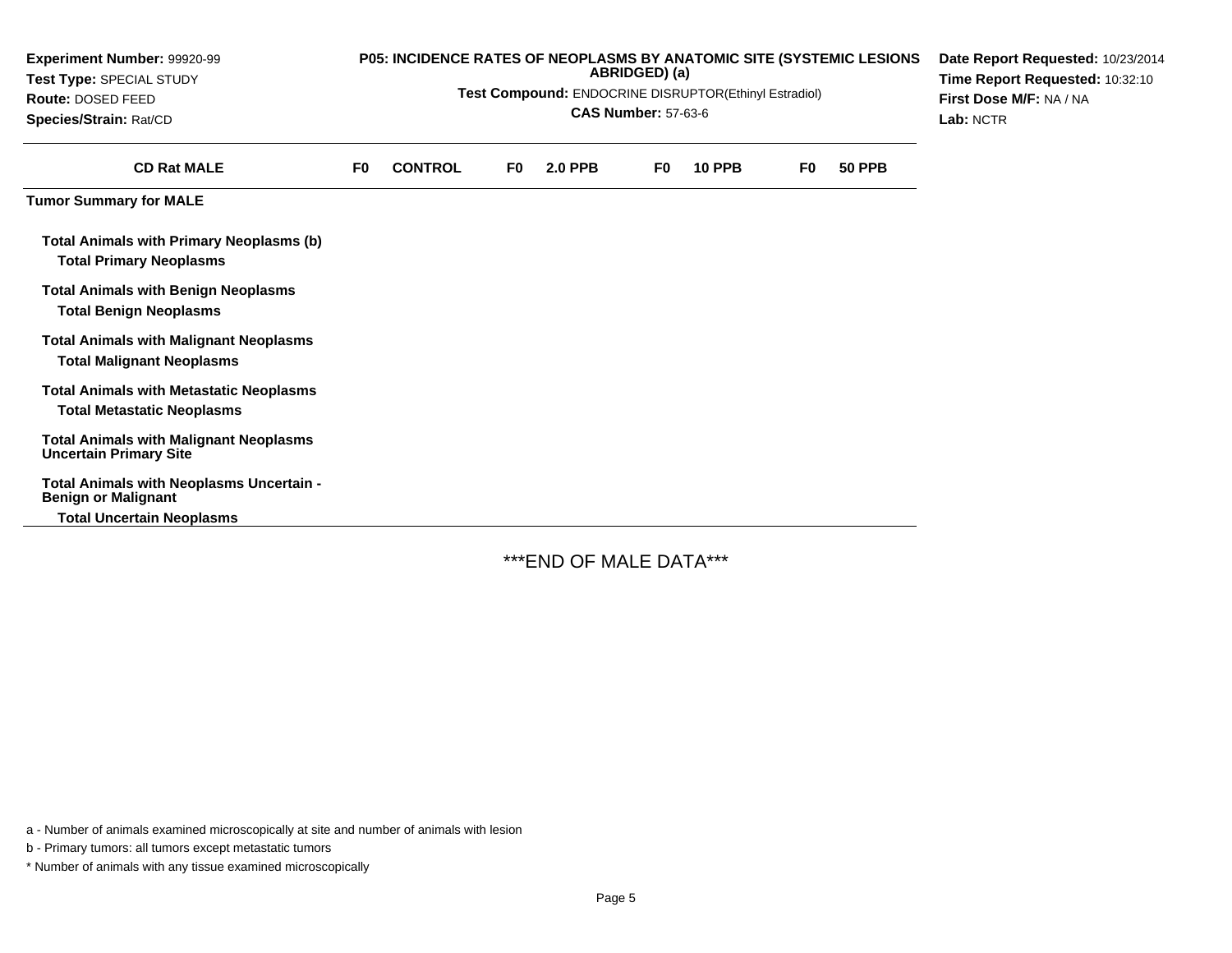| $1001 + 1001 = 0.1201$<br>Route: DOSED FEED<br>Species/Strain: Rat/CD        | Test Compound: ENDOCRINE DISRUPTOR(Ethinyl Estradiol)<br><b>CAS Number: 57-63-6</b> |                                  |                                 |                                 |  |  |  |  |
|------------------------------------------------------------------------------|-------------------------------------------------------------------------------------|----------------------------------|---------------------------------|---------------------------------|--|--|--|--|
| <b>CD Rat FEMALE</b>                                                         | <b>CONTROL</b><br>F <sub>0</sub>                                                    | F <sub>0</sub><br><b>2.0 PPB</b> | <b>10 PPB</b><br>F <sub>0</sub> | F <sub>0</sub><br><b>50 PPB</b> |  |  |  |  |
| <b>Disposition Summary</b>                                                   |                                                                                     |                                  |                                 |                                 |  |  |  |  |
| <b>Animals Initially In Study</b><br><b>Early Deaths</b><br><b>Survivors</b> | 25                                                                                  | 25                               | 25                              | 25                              |  |  |  |  |
| <b>Terminal Sacrifice</b>                                                    | 25                                                                                  | 25                               | 25                              | 25                              |  |  |  |  |
| <b>Animals Examined Microscopically</b>                                      | 25                                                                                  | 25                               | 25                              | 25                              |  |  |  |  |
| ALIMENTARY SYSTEM<br>Liver                                                   | (25)                                                                                | (2)                              | (2)                             | (25)                            |  |  |  |  |
| CARDIOVASCULAR SYSTEM<br>None                                                |                                                                                     |                                  |                                 |                                 |  |  |  |  |
| <b>ENDOCRINE SYSTEM</b>                                                      |                                                                                     |                                  |                                 |                                 |  |  |  |  |
| <b>Adrenal Cortex</b>                                                        | (25)                                                                                | (0)                              | (0)                             | (25)                            |  |  |  |  |
| Adrenal Medulla                                                              | (25)                                                                                | (0)                              | (0)                             | (25)                            |  |  |  |  |
| <b>Pituitary Gland</b>                                                       | (25)                                                                                | (0)                              | (0)                             | (25)                            |  |  |  |  |
| <b>Thyroid Gland</b>                                                         | (25)                                                                                | (0)                              | (0)                             | (25)                            |  |  |  |  |
| <b>GENERAL BODY SYSTEM</b><br>None                                           |                                                                                     |                                  |                                 |                                 |  |  |  |  |
| <b>GENITAL SYSTEM</b>                                                        |                                                                                     |                                  |                                 |                                 |  |  |  |  |
| <b>Clitoral Gland</b>                                                        | (2)                                                                                 | (1)                              | (2)                             | (0)                             |  |  |  |  |
| Ovary                                                                        | (25)                                                                                | (25)                             | (25)                            | (25)                            |  |  |  |  |
| Oviduct                                                                      | (24)                                                                                | (25)                             | (25)                            | (25)                            |  |  |  |  |
| <b>Uterus</b>                                                                | (25)                                                                                | (25)                             | (25)                            | (25)                            |  |  |  |  |
| Vagina                                                                       | (25)                                                                                | (25)                             | (25)                            | (25)                            |  |  |  |  |
| <b>HEMATOPOIETIC SYSTEM</b>                                                  |                                                                                     |                                  |                                 |                                 |  |  |  |  |
| <b>Bone Marrow</b>                                                           | (25)                                                                                | (0)                              | (0)                             | (25)                            |  |  |  |  |

b - Primary tumors: all tumors except metastatic tumors

**Experiment Number:** 99920-99**Test Type:** SPECIAL STUDY

\* Number of animals with any tissue examined microscopically

**P05: INCIDENCE RATES OF NEOPLASMS BY ANATOMIC SITE (SYSTEMIC LESIONSABRIDGED) (a)**

**Date Report Requested:** 10/23/2014**Time Report Requested:** 10:32:10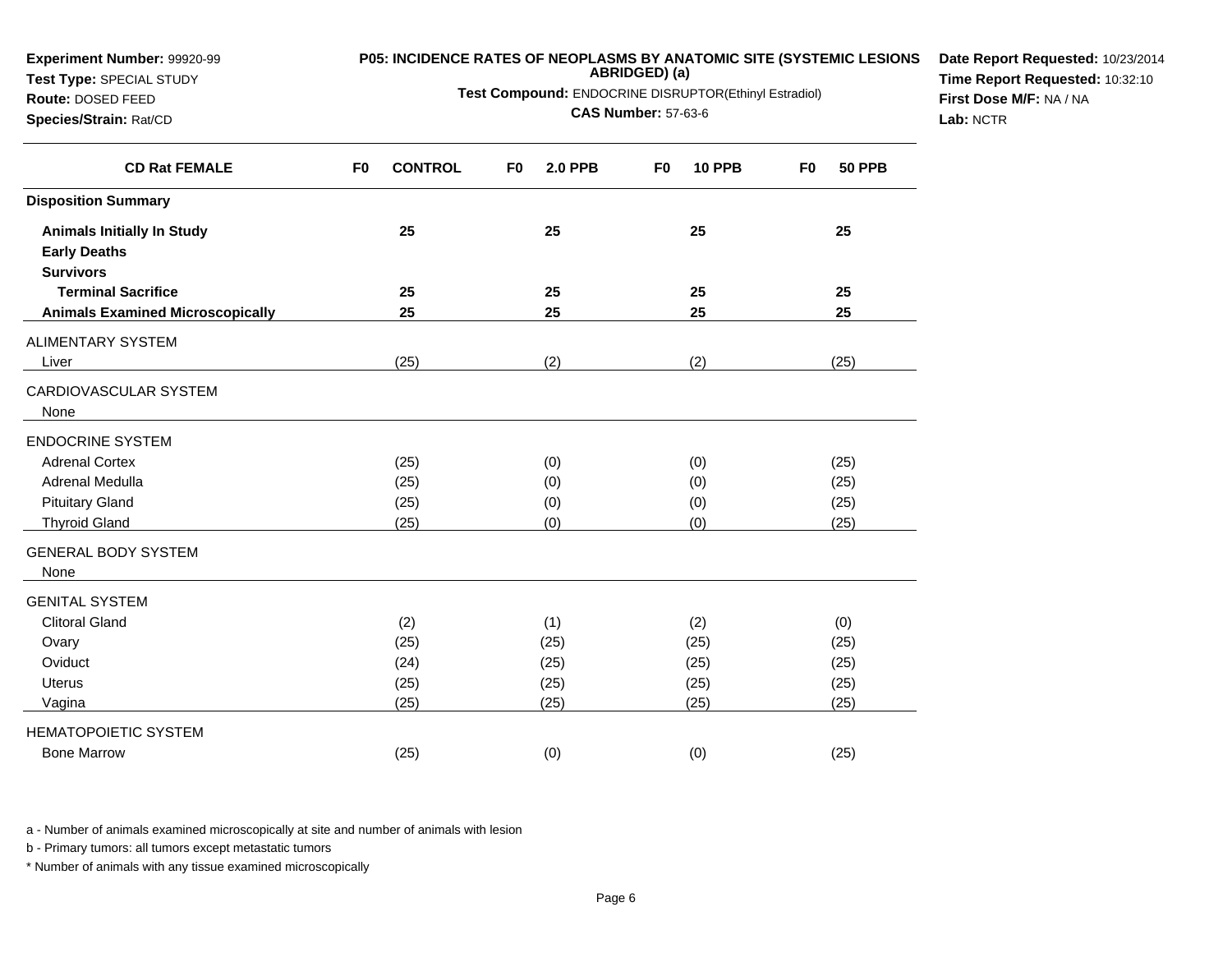| Experiment Number: 99920-99<br>Test Type: SPECIAL STUDY |                | P05: INCIDENCE RATES OF NEOPLASMS BY ANATOMIC SITE (SYSTEMIC LESIONS | Date Report Requested: 10/23/2014<br>Time Report Requested: 10:32:10 |                |    |               |    |               |  |
|---------------------------------------------------------|----------------|----------------------------------------------------------------------|----------------------------------------------------------------------|----------------|----|---------------|----|---------------|--|
| Route: DOSED FEED                                       |                | Test Compound: ENDOCRINE DISRUPTOR(Ethinyl Estradiol)                | First Dose M/F: NA / NA                                              |                |    |               |    |               |  |
| Species/Strain: Rat/CD                                  |                |                                                                      | Lab: NCTR                                                            |                |    |               |    |               |  |
| <b>CD Rat FEMALE</b>                                    | F <sub>0</sub> | <b>CONTROL</b>                                                       | F <sub>0</sub>                                                       | <b>2.0 PPB</b> | F0 | <b>10 PPB</b> | F0 | <b>50 PPB</b> |  |
| Spleen                                                  |                | (25)                                                                 |                                                                      | (0)            |    | (0)           |    | (25)          |  |
| Thymus<br><b>INTEGUMENTARY SYSTEM</b>                   |                | (25)                                                                 |                                                                      | (0)            |    | (0)           |    | (25)          |  |
| <b>Mammary Gland</b>                                    |                | (25)                                                                 |                                                                      | (25)           |    | (25)          |    | (25)          |  |
| Skin                                                    |                | (2)                                                                  |                                                                      | (3)            |    | (1)           |    | (0)           |  |
| MUSCULOSKELETAL SYSTEM                                  |                |                                                                      |                                                                      |                |    |               |    |               |  |
| Bone                                                    |                | (25)                                                                 |                                                                      | (0)            |    | (0)           |    | (25)          |  |
| NERVOUS SYSTEM<br>None                                  |                |                                                                      |                                                                      |                |    |               |    |               |  |
| <b>RESPIRATORY SYSTEM</b><br>None                       |                |                                                                      |                                                                      |                |    |               |    |               |  |
| SPECIAL SENSES SYSTEM<br>None                           |                |                                                                      |                                                                      |                |    |               |    |               |  |
| <b>URINARY SYSTEM</b><br>Kidney                         |                | (25)                                                                 |                                                                      | (25)           |    | (25)          |    | (25)          |  |

b - Primary tumors: all tumors except metastatic tumors